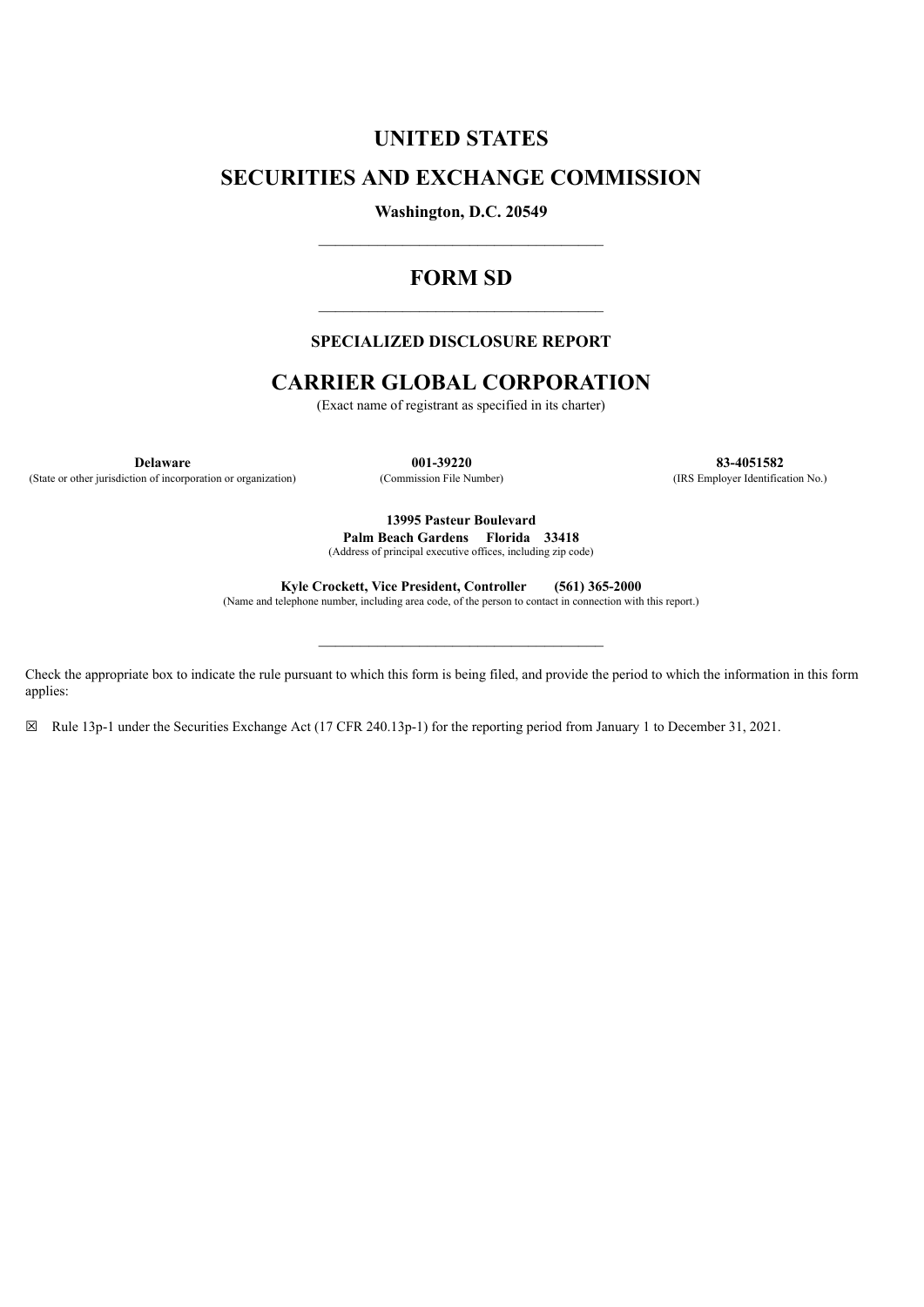#### **Section 1 - Conflict Minerals Disclosure**

#### **Item 1.01 Conflict Minerals Disclosure and Report**

A copy of Carrier Global Corporation's Conflict Minerals Report for the calendar year ended December 31, 2021 is filed as Exhibit 1.01 hereto and is publicly available through the "Investor Relations" section of Carrier's website at https://ir.carrier.com/ under the heading "SEC Filings."

#### **Item 1.02 Exhibit**

The Carrier Conflict Minerals Report required by Item 1.01 is filed as Exhibit 1.01 to this Form SD.

**Section 2 - Exhibits**

**Item 2.01 Exhibits**

**[Exhibit 1.01](#page-3-0)** [– Carrier's 2020 Conflict Minerals Report.](#page-3-0)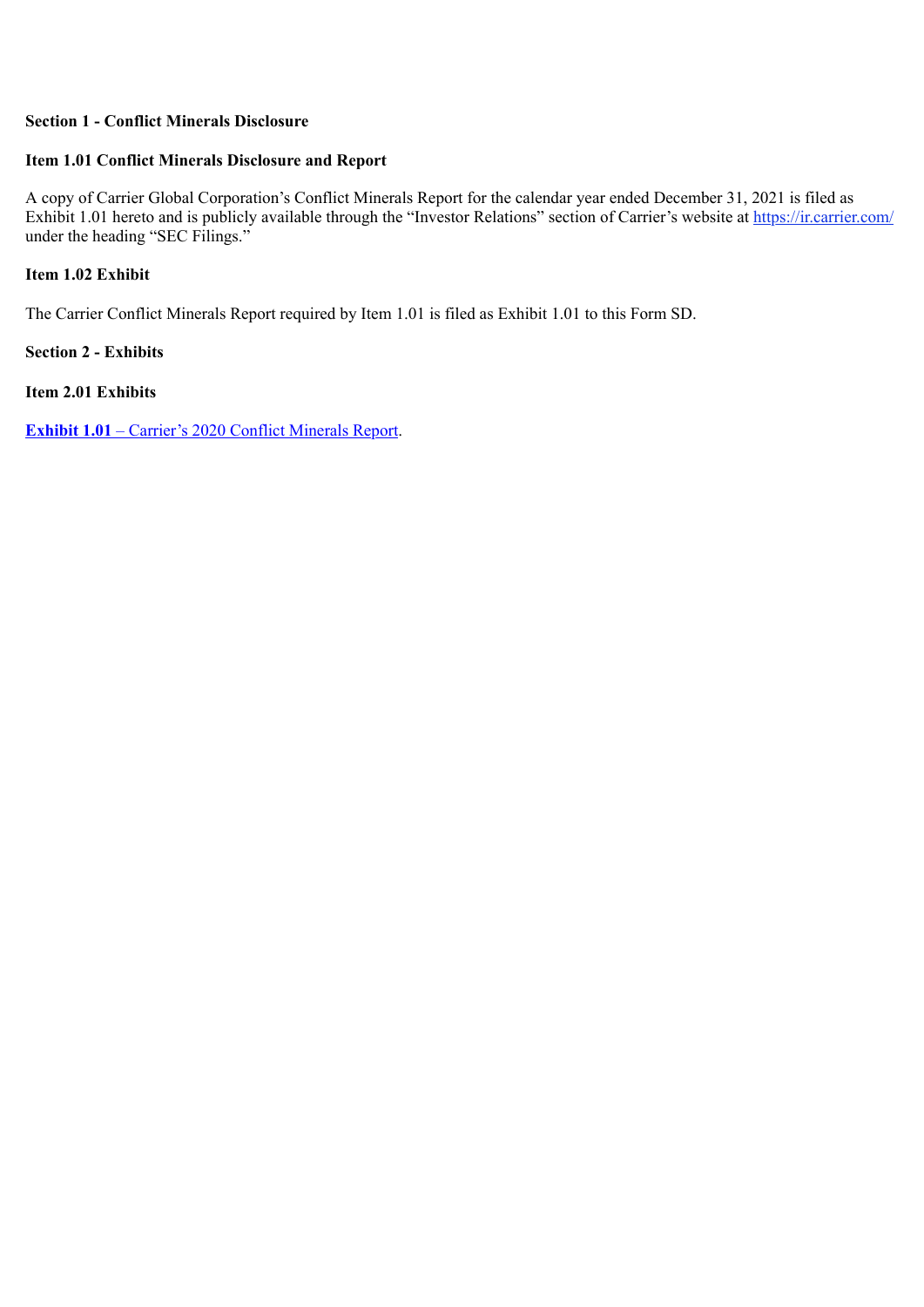## **SIGNATURES**

Pursuant to the requirements of the Securities Exchange Act of 1934, the registrant has duly caused this report to be signed on its behalf by the duly authorized undersigned.

## **CARRIER GLOBAL CORPORATION (Registrant)**

Date: May 31, 2022 By: /s/Kyle Crockett

Kyle Crockett Vice President, Controller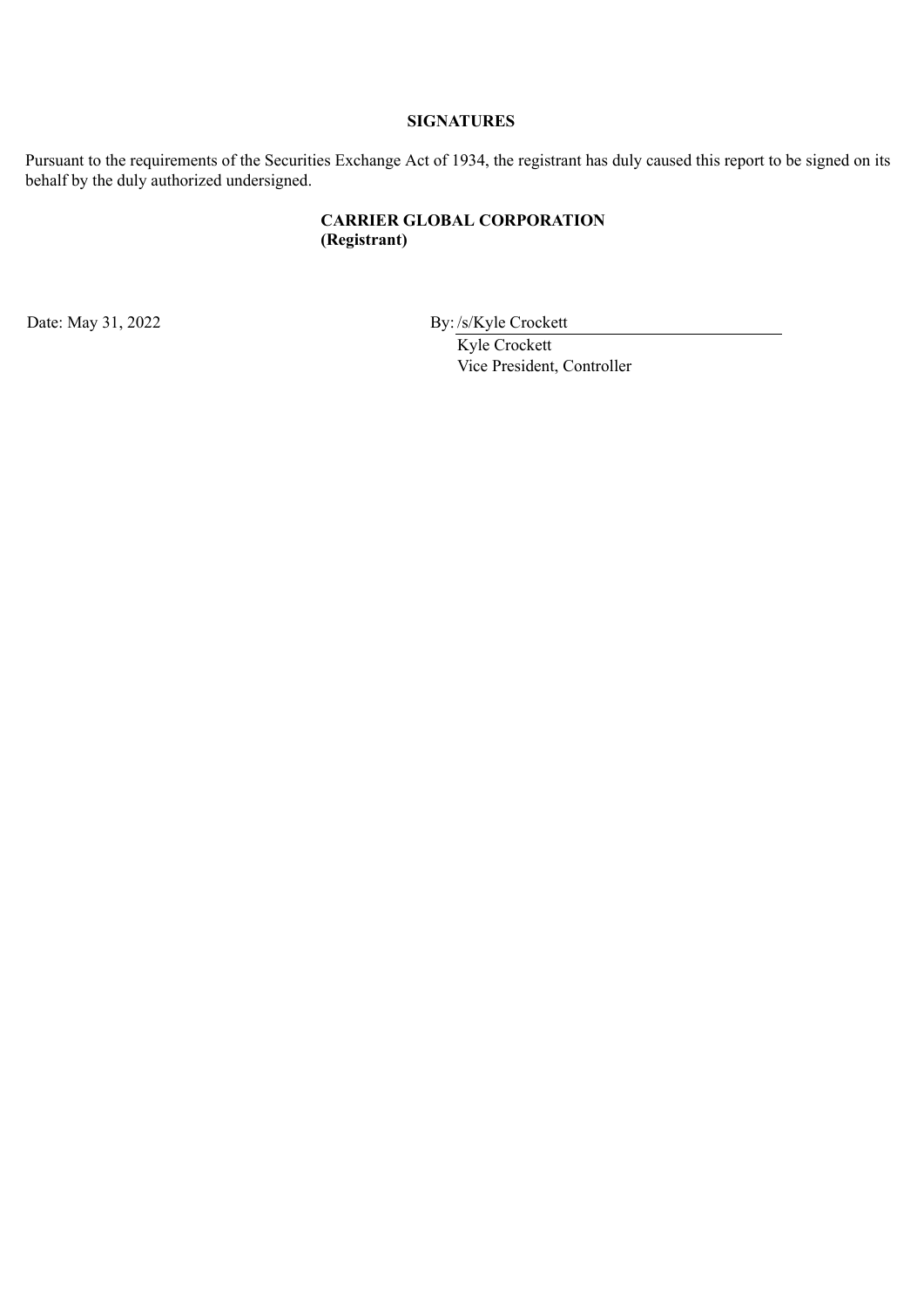### **CARRIER GLOBAL CORPORATION**

#### **Conflict Mineral Report**

#### **For the Year Ended December 31, 2021**

#### <span id="page-3-0"></span>**1. Introduction**

Carrier Global Corporation has prepared this Conflict Minerals Report ("Report") for the calendar year ended December 31, 2021, as required by Rule 13p-1 ("Rule") under the Securities Exchange Act of 1934, as amended, and adopted by the Securities and Exchange Commission ("SEC"). Terms used and not defined in this Report have the meanings ascribed in Form SD, as adopted by the SEC pursuant to the Rule.

Carrier Global Corporation and its subsidiaries' names, abbreviations thereof, logos, and product and service designators are all either the registered or unregistered trademarks or trade names of Carrier Global Corporation and its subsidiaries. Names, abbreviations of names, logos, and products and service designators of other companies are either the registered or unregistered trademarks or trade names of their respective owners. As used herein, the terms "we," "us," "our," "the Company" or "Carrier," unless the context otherwise requires, mean Carrier Global Corporation and its subsidiaries. References to internet websites in this Form SD are provided for convenience only. Information available through these websites is not incorporated by reference into this Form SD.

#### **2. Company Overview**

Carrier manufactures products that contain tin, tantalum, tungsten, and gold ("3TG" or "Conflict Minerals") necessary to the functionality or production of such products ("Necessary 3TG"). Specifically, Carrier is a leading global provider of healthy, safe, sustainable, and intelligent building and cold chain solutions. Our portfolio includes industry-leading brands such as Carrier, Kidde, Edwards, LenelS2, Carrier Transicold and Automated Logic that offer innovative heating, ventilating and air conditioning ("HVAC"), refrigeration, fire, security, and building automation technologies to help make the world safer and more comfortable. We also provide a broad array of related building services, including audit, design, installation, system integration, repair, maintenance, and monitoring.

We globally manage our business operations through three segments: HVAC, Refrigeration, and Fire & Security, with each segment comprised of groups of similar operating companies. References to each segment include the various operating companies established worldwide through which the operations for each segment are conducted.

**HVAC.** The HVAC segment provides products, controls, services, and solutions to meet the heating, cooling and ventilating needs of residential and commercial customers while enhancing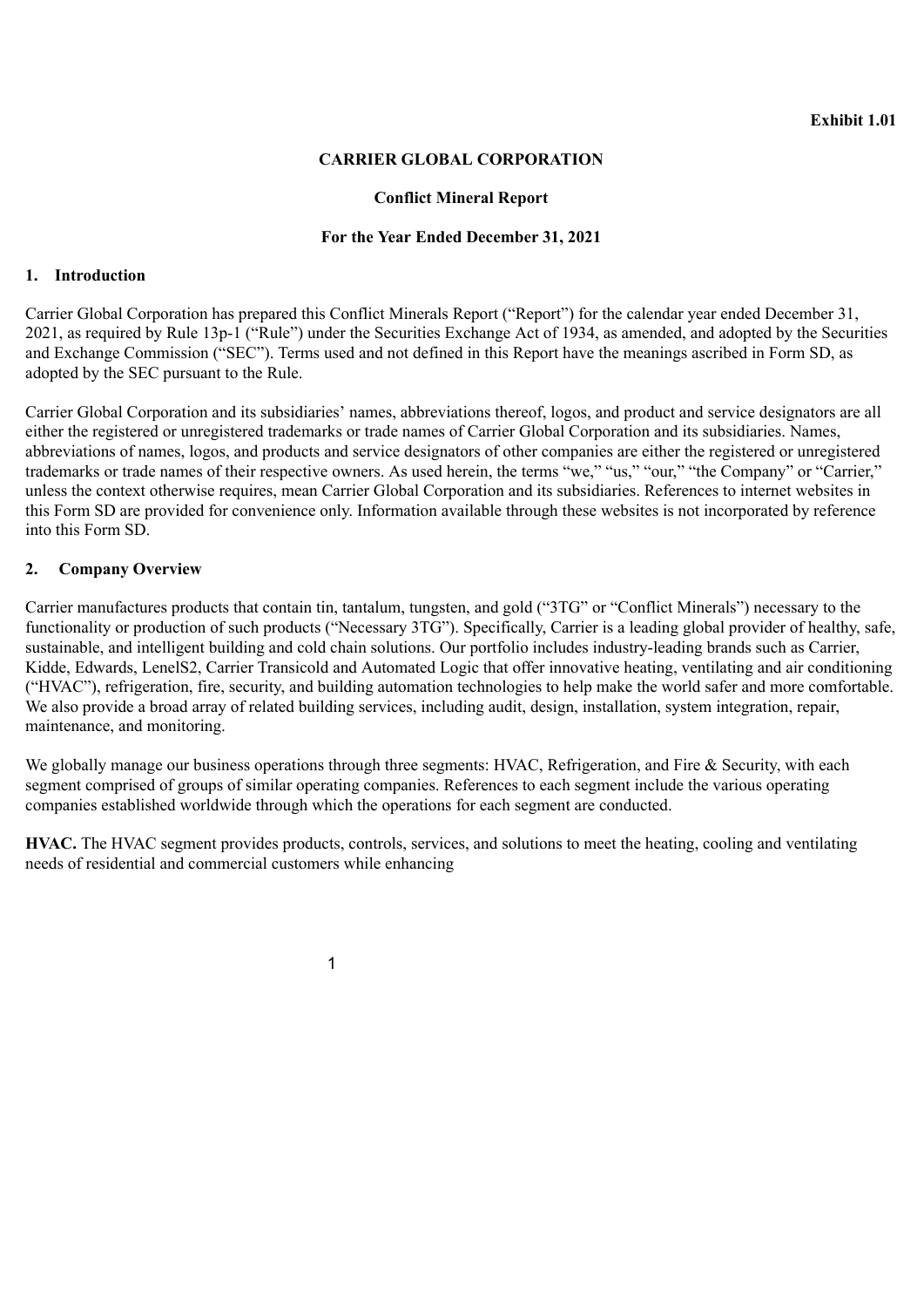building performance, health, energy efficiency, and sustainability. Our established brands include Automated Logic, Bryant, Carrier, CIAT, Day & Night, Heil, NORESCO, and Riello, and offer an innovative and complete portfolio of products that provide numerous solutions for our customers. Products include air conditioners, heating systems, controls, and aftermarket components as well as aftermarket repair and maintenance services and building automation systems. Some of these products are part of Carrier's Healthy Buildings Program, which offers a suite of targeted solutions that are focused on improving and optimizing indoor air quality in buildings and homes to enhance human health, safety, and productivity. Products and solutions are sold directly to building contractors and owners and indirectly through joint ventures, independent sales representatives, distributors, wholesalers, dealers, and retail outlets.

**Refrigeration.** The Refrigeration segment provides a healthier, safer, more sustainable, and intelligent cold chain through the reliable transport and preservation of food, medicine, and other perishable cargo. Products and services are sold under established brand names, including Carrier Commercial Refrigeration, Carrier Transicold, and Sensitech. Our refrigeration and monitoring products, services, and digital solutions, which form Carrier's Healthy, Safe, Sustainable and Intelligent Cold Chain offering, strengthen the connected cold chain and are designed for trucks, trailers, shipping containers, intermodal applications, food retail and warehouse cooling. Commercial refrigeration solutions include refrigerated cabinets, freezers, systems, and controls which incorporate next-generation technologies to preserve freshness, ensure safety and enhance the appearance of food and beverages sold by retailers. Products and services are sold directly to transportation companies and retail stores and indirectly through joint ventures, independent sales representatives, distributors, wholesalers, and dealers.

**Fire & Security.** The Fire & Security segment provides a wide range of residential, commercial, and industrial technologies designed to help protect people and property. Our established brands include Kidde, Edwards, GST, LenelS2, Marioff, Autronica, Aritech, Det-Tronics, Onity, Supra and Fireye which provide product and technology innovations that are supported by installation, maintenance and monitoring through a network of channel partners and our own field service business, along with web-based and mobile applications and cloud-based services. Products include fire, flame, gas, smoke and carbon monoxide detection, portable fire extinguishers, fire suppression systems, intruder alarms, access control systems and video management systems and electronic controls. Other fire and security service offerings include audit, design, installation, and system integration as well as aftermarket maintenance and repair and monitoring services. Our fire and security products and solutions, also part of Carrier's Healthy Homes and Healthy Buildings Program, are sold directly to end customers as well as through manufacturers' representatives, distributors, dealers, value-added resellers, and retail distribution.

Additional information about Carrier and our business segments is included in Carrier's Annual Report on Form 10-K for the year ended December 31, 2021.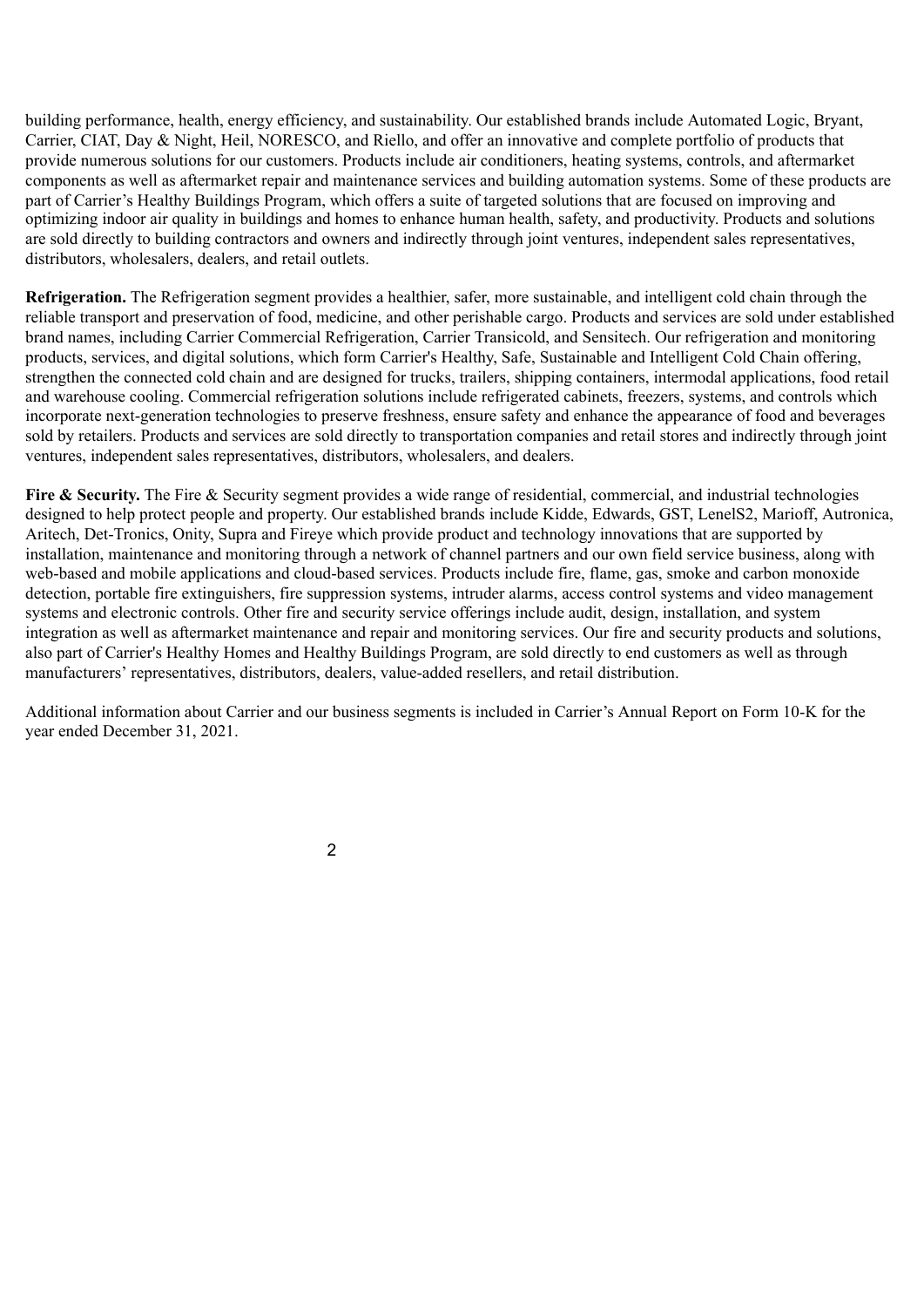### **3. Supply Chain Description**

Carrier is a large and diverse organization with thousands of globally dispersed suppliers. There are multiple tiers of suppliers between Carrier's business segments and the 3TG mines. Therefore, we rely on our first-tier suppliers to work with their upstream suppliers to provide

accurate information (e.g., through the reasonable country of origin inquiry described below) about the origin of Necessary 3TG contained in the materials, components, parts, subassemblies, and products contracted to be manufactured (collectively "Components") we purchase. However, because of Carrier's position as a downstream purchaser of finished products and component parts, we are several tiers removed from the smelters and the refineries where the 3TGs are processed. Consequently, we have little, if any, visibility beyond our direct suppliers to entities in the upstream supply chain.

## **4. Reasonable Country of Origin Inquiry**

The elements of our Reasonable Country of Origin Inquiry ("RCOI") are: (i) identification of suppliers to survey; (ii) data collection; and (iii) assessment of data to determine whether further due diligence is required.

For this reporting period, Carrier identified a list of suppliers to survey for purposes of the RCOI ("Surveyed Suppliers"). Based upon Carrier's supply chain structure and scope, Carrier adopted a risk-based, supplier-centric approach using commodity, spend, and supplier size as key risk filters. This approach utilizes analytical data related to spend and commodity classification.

Carrier collected information from the Surveyed Suppliers using the Conflict Minerals Reporting Template ("CMRT"), a tool developed by the Responsible Minerals Initiative ("RMI"). The CMRT includes questions regarding whether the supplier's products contain 3TG, its policy with respect to conflict-free sourcing, the supplier's due diligence process, and information about the supplier's supply chain, such as the names of the smelters or refiners that processed 3TG in the supplier's products and the origin of 3TG used by those facilities. Survey documents included references to RMI training materials and access to assistance at www.responsiblemineralsinitiative.org.

Based on the RCOI for this reporting period, Carrier has reason to believe that at least a portion of its Necessary 3TG may have originated from the Democratic Republic of the Congo ("DRC") or an adjoining country (together with the DRC, the "Covered Countries"), and that this portion of the Necessary 3TG may not be from recycled or scrap sources. Accordingly, we conducted the due diligence described below on the sources and potential chain of custody of the Necessary 3TG in our products.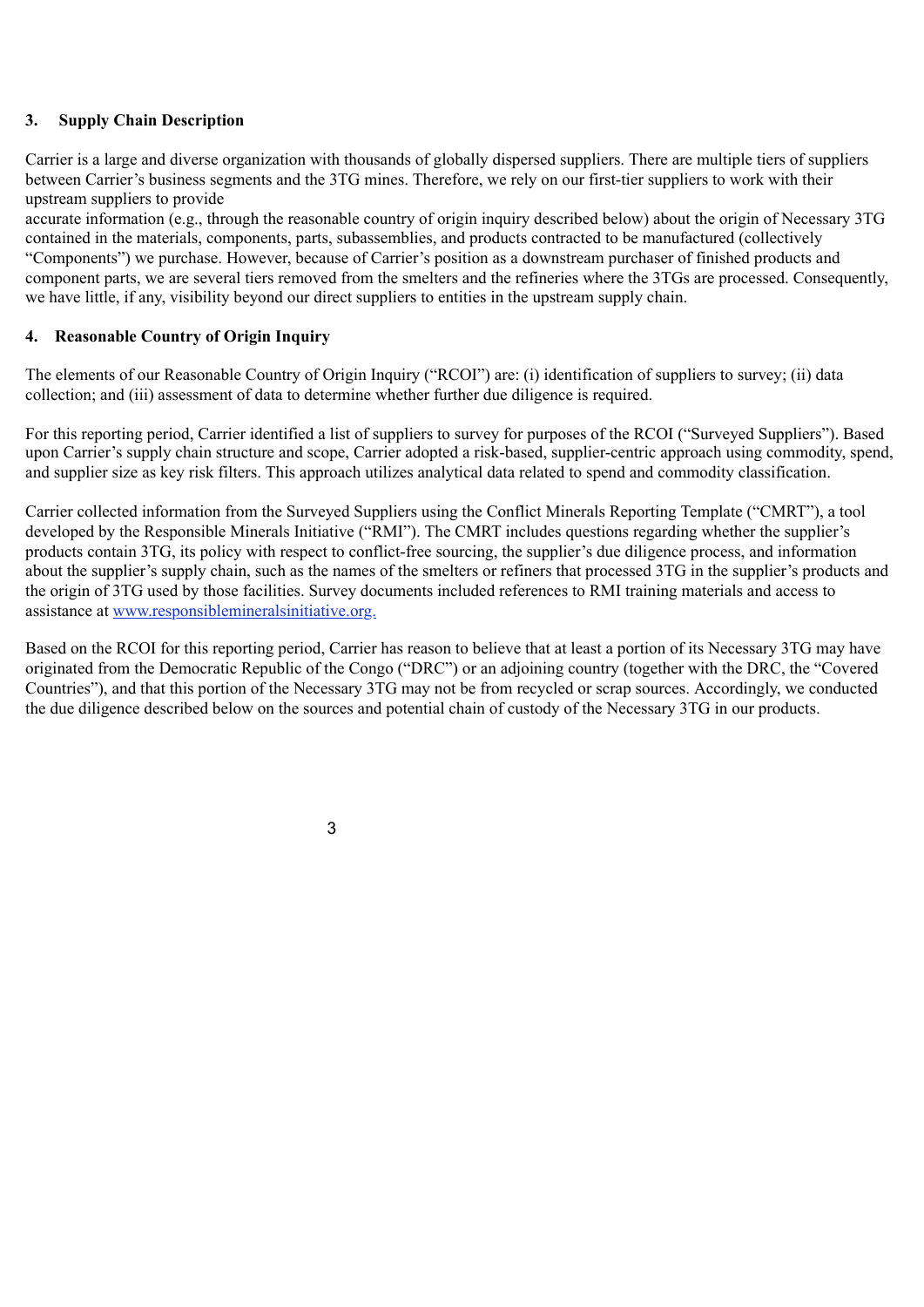## **5. Due Diligence**

#### **A. Due Diligence Framewor**k

Carrier's due diligence measures have been designed to conform, in all material respects, with the internationally recognized due diligence framework presented by the *Organisation for Economic Co-operation and Development* ("OECD") in the publication entitled *OECD Due Diligence Guidance for Responsible Supply Chains of Minerals from Conflict-Affected and High-Risk Areas: Third Edition (2016), OECD Publishing* and related supplements for gold, tin, tantalum, and tungsten.

#### **B. Due Diligence Measures Undertaken**

Carrier performed the due diligence steps set forth below according to the OECD's five-step framework:

## **OECD Step 1: Establish Strong Company Management Systems**

#### *Conflict Minerals Policy*

A copy of Carrier's corporate policy regarding the sourcing of Conflict Minerals is available through the Suppliers section of our website at https://www.corporate.carrier.com/suppliers/. Among other things, under our corporate policy, suppliers are expected to comply with the Rule and support Carrier in fulfilling its obligations under the Rule. The policy also expresses Carrier's preference to source 3TG originating in any of the Covered Countries from a smelter or refiner validated as conflict-free by the RMI's Responsible Minerals Assurance Process Program ("RMAP"). The policy also expresses Carrier's continued commitment to support initiatives that enable the sourcing of conflict-free minerals. In the event we identify non-compliance with our corporate policy on the sourcing of Conflict Minerals, our business segments will attempt to work with the supplier to correct the situation. If a supplier remains non-compliant, the business segment may evaluate its options, including, but not limited to, reassessing the relationship with the supplier.

#### *Conflict Minerals Team*

Carrier has an established cross-functional team that conducts its Conflict Minerals compliance program and assesses survey responses for completeness and accuracy. The Conflict Minerals Team is comprised of representatives from supply chain management, legal, finance, investor relations, corporate governance, and third-party advisors.

#### *Supply Chain Controls and Transparency*

Carrier supports initiatives that raise awareness for responsible sourcing of 3TG and provide resources to improve disclosures regarding the origin of 3TG in supply chains. For example, Carrier is a member of the RMI (member code: CARR). The RMI's flagship program is

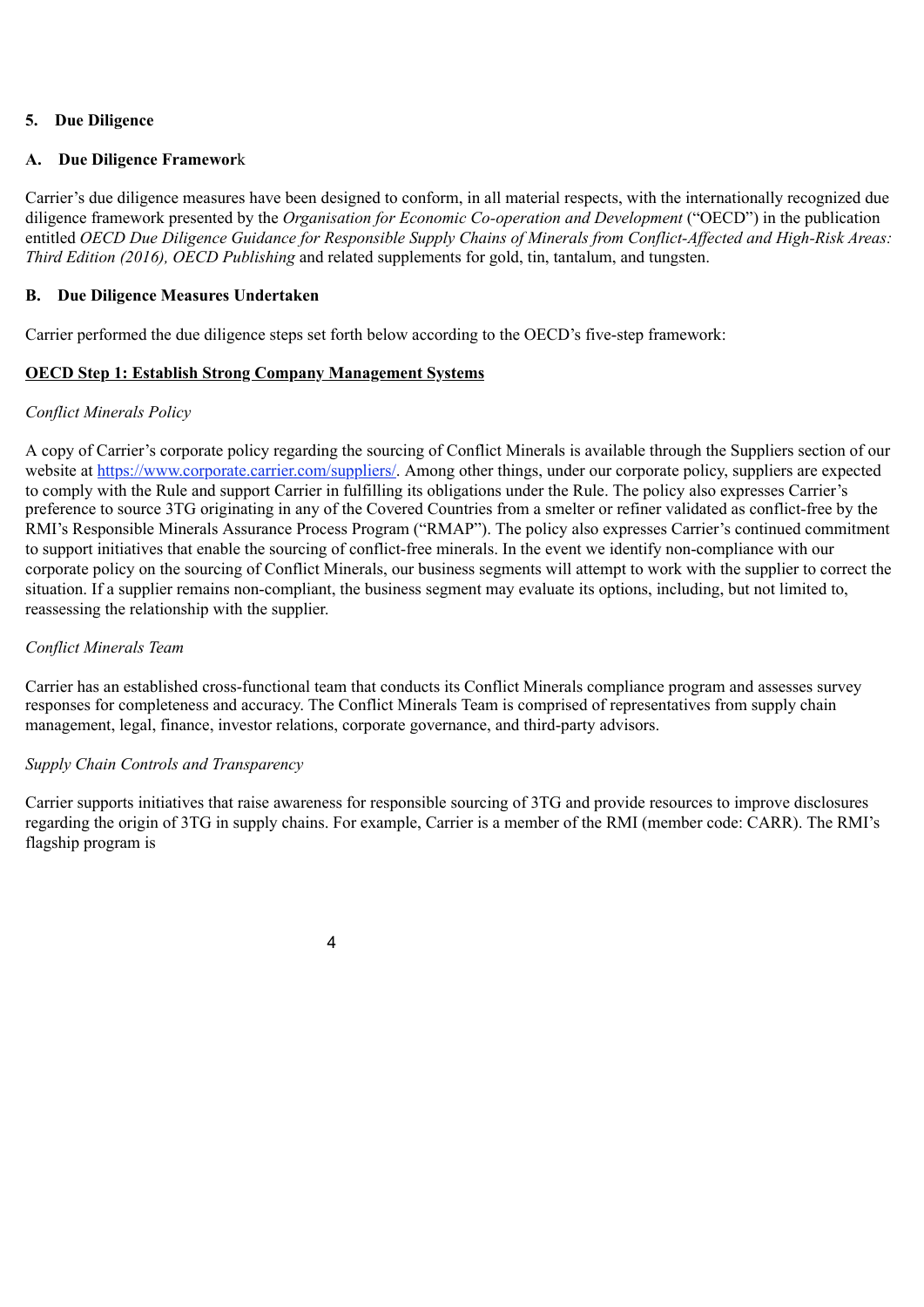identified as RMAP, through which the RMI identifies smelters and refiners that produce responsibly sourced materials in an effort to prevent the extraction and trade of minerals from becoming a source of conflict. The RMI uses specially trained thirdparty auditors to independently verify that the identified smelters and refiners have systems in place to responsibly source minerals in conformance with the RMAP. Another RMI program is the development and publication of the CMRT, a free, standardized reporting template that facilitates the transfer of information through the supply chain regarding 3TG country of origin as well as the smelters and refiners that process such 3TG.

## *Supplier Engagement and Training*

As mentioned above, Carrier publishes a position statement on our website that communicates our expectations regarding the responsible sourcing of Conflict Minerals. Survey materials include references to RMI training materials and access to assistance at www.responsiblemineralsinitiative.org.

Carrier advised Surveyed Suppliers that we do not discourage the sourcing of 3TG from the Covered Countries; rather, we encourage our suppliers to source such 3TG from a smelter or refiner verified as compliant with the RMAP. We also asked Surveyed Suppliers, to the extent they believed the products delivered to Carrier's business segments may have contained 3TG originating from one of the Covered Countries, to provide 3TG information specific to such products (i.e., a "product-level" CMRT declaration) and related smelters.

The language in our standard contract terms and conditions requires our suppliers to support Carrier's compliance with the RCOI and the due diligence requirements of the Rule.

#### *Maintain Records*

Carrier has adopted a policy to retain relevant documentation in support of its Form SD filings.

## *Grievance Mechanism*

General questions regarding Carrier's conflict minerals program may be directed to Carrier's Conflict Minerals Program Manager at cminfo.ccs@carrier.com. Concerns about or potential violations of the policy may be reported to Carrier's Ethics & Compliance Office by mail to 13995 Pasteur Boulevard, Palm Beach Gardens, Florida 33418 or by email to CarrierHO Compliance@carrier.com. In addition, employees and third parties may report concerns about or potential violations of Carrier's conflict mineral policy via Carrier's Anonymous Reporting Program, which may be accessed at https://www.corporate.carrier.com/contact-us/integrity-line/. Additional information regarding Carrier's Ethics and Compliance Program is available through the "Ethics and Compliance" section of our website at https://www.corporate.carrier.com/corporateresponsibility/governance/ethics-compliance.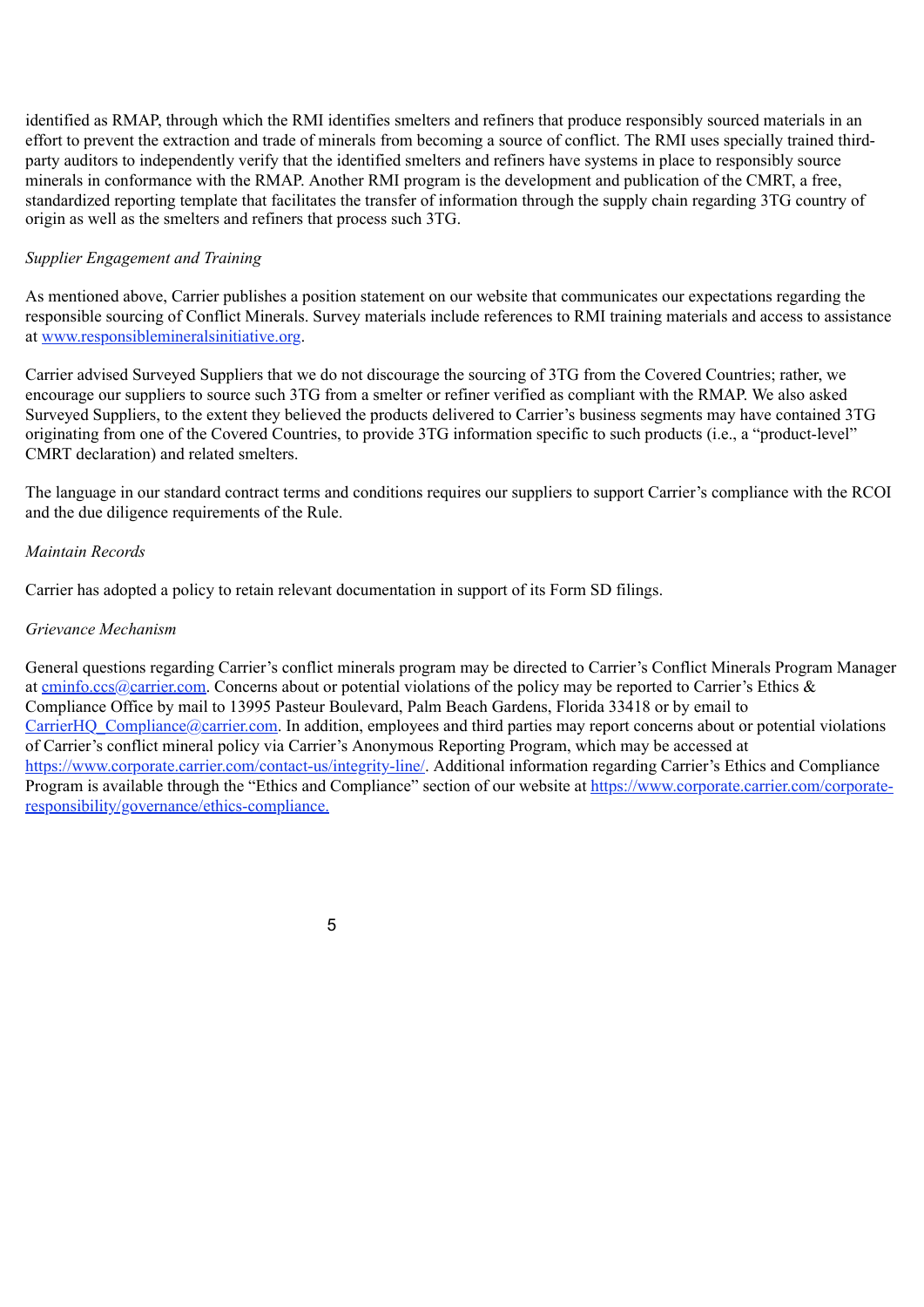## **OECD Step 2: Identify and Assess Risks in the Supply Chain**

Carrier conducted a supply chain survey using the CMRT to request product level data and related smelters with respect to the origin of Necessary 3TG in our products. The survey materials included links to training and other resources to facilitate compliance, located on the RMI website referenced above. In addition, the materials provide a contact at cmsuppliers.ccs@carrier.com that directs inquiries regarding completion of the survey to Carrier points of contact supporting the Program. Suppliers who did not respond to our business segments' survey received up to four reminders to submit initial survey responses. We received responses from 98% of suppliers - see "RCOI and Due Diligence Survey Responses," below.

Upon receipt, Carrier reviewed the survey responses against an established set of "red-flag" criteria to determine whether further inquiry was necessary. In the event a supplier advised that it supplied Components containing 3TG from any of the Covered Countries, Carrier then compared the smelters and refiners identified in that supplier's survey response to RMI's published list of facilities that conform to the RMAP assessment protocols.

## **OECD Step 3: Design and Implement a Strategy to Respond to Identified Risks**

When chain of custody is established between Carrier's products and disclosed smelters, Carrier conducts additional investigation of the smelters to determine the origins of 3TG. In the event Carrier identifies potential non-compliance with our corporate policy on the sourcing of Conflict Minerals upon receipt and review of a complete survey response, Carrier will attempt to work with the supplier to drive responsible sourcing with a conformant smelter to correct the situation. A supplier's failure to take corrective actions may lead to additional actions, including the reassessment of the supplier relationship. Risk assessment findings based on the suppliers' survey response and subsequent due diligence are reviewed with the Conflicts Minerals Team in preparation for this report.

## **OECD Step 4: Carry out Independent Third-Party Audit of Smelters/Refiner's Due Diligence Practices**

Carrier supports audits of smelters and refiners through our participation in, and financial support of, the RMI. The RMI's flagship program is the RMAP, which uses independent third-party auditors to identify smelters and refiners that have systems in place to produce responsibly sourced materials. We do not perform direct audits of these entities within our supply chain.

## **OECD Step 5: Report Annually on Supply Chain Due Diligence**

A copy of this Report and Carrier's associated Form SD are available free of charge on our website https://ir.carrier.com under the heading "SEC Filings".

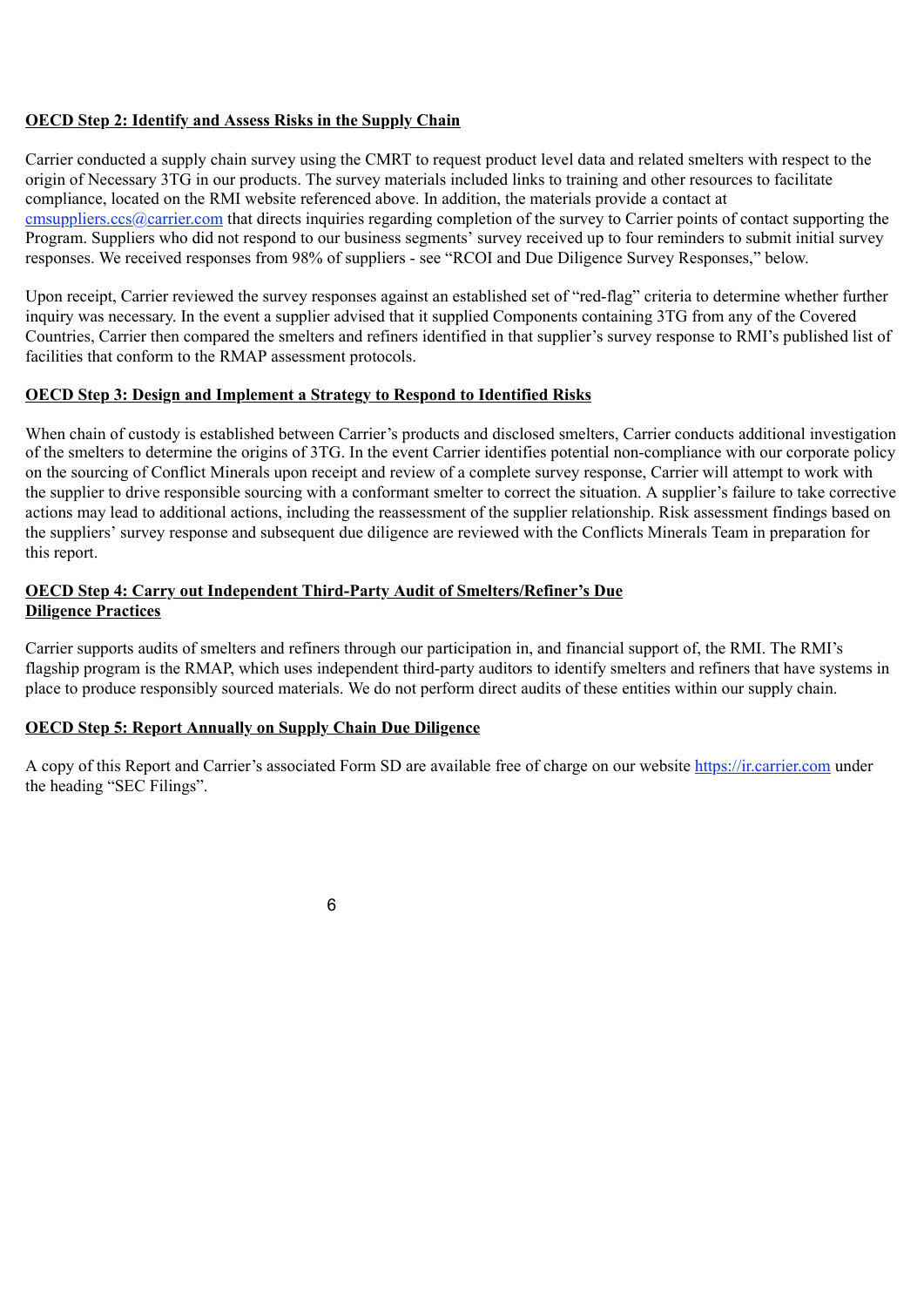## **6. Efforts to Determine Mine or Country of Origin**

Carrier's supply chain survey included questions that requested the Surveyed Suppliers provide the name of the smelter(s) in their supply chain, the name of the mine(s), and the location of the mine(s) from where 3TG in their supply chain originated. The survey's cover letter instructed suppliers, to the extent that they had determined the products delivered to Carrier's business segments contained 3TG originating from one of the Covered Countries, to provide a "product-level" declaration with information specific to such products (e.g., the name of the mine, country of origin, and/or the name of the smelter or refiner who processed 3TG in such products).

## **7. RCOI and Due Diligence Survey Responses**

## A. Survey Results

Carrier relies on its suppliers to provide information on the origin of 3TG contained in the Components purchased by our business segments. These suppliers are similarly reliant upon information provided by their upstream suppliers. In total, Carrier sent a CMRT survey to 505 suppliers, estimated to represent over 83% of product spending by our business segments during 2021. Of the 505 supplier surveys sent, we received 493 surveys in return, representing a response rate of 98%.

Of the 493 Surveyed Supplier's CMRT responses, we identified 341 unique facilities that are identified by RMI, of which 239, or approximately 70%, are validated as conformant with the RMAP.

In 92 of the survey responses, the supplier declared that it sourced 3TG from one of the Covered Countries. Despite our due diligence for this reporting period, we were unable to establish that our components contain minerals that were sourced from the Covered Countries, as the information provided was generally at a supplier-company level that described the supplier's overall potential 3TG sourcing. Based upon the survey responses and follow-up information, Carrier has been unable to identify with confidence the specific facilities used by these 92 suppliers to process Necessary 3TG in our products, the country of origin, or the mine or location of origin of the Necessary 3TG in our products.

B. Continuous Improvement Efforts to Mitigate Risk

Since December 31, 2021, Carrier has taken, and will continue to implement, the following steps to improve the due diligence conducted to further mitigate risks that the Necessary 3TG used in our products could benefit armed groups in the Covered Countries. As part of our regularly scheduled compliance program activities, we intend to continue to:

• direct suppliers to Carrier's corporate policy with respect to the sourcing of Conflict Minerals;

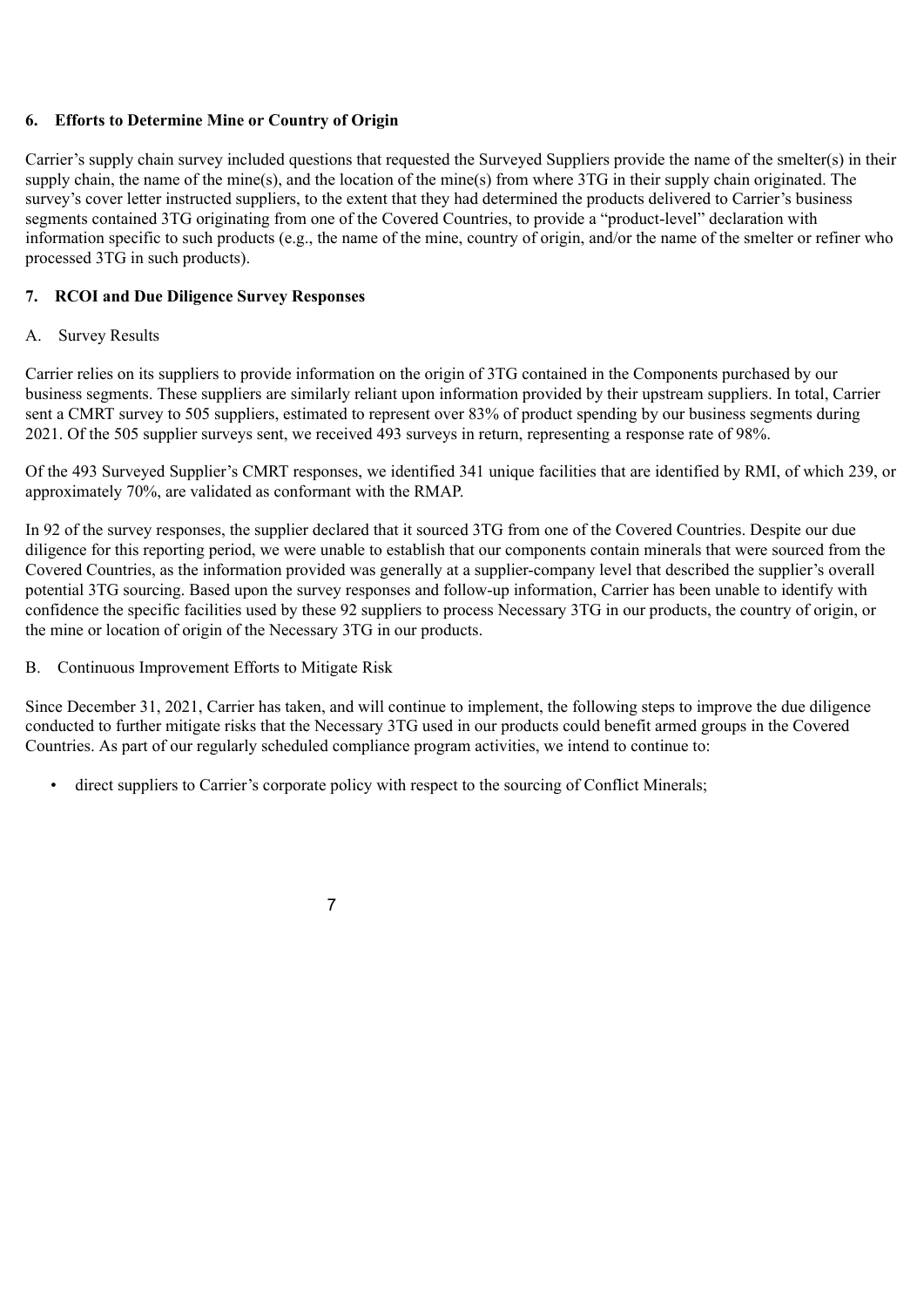- encourage suppliers who source 3TG from one of the Covered Countries to do so from smelter(s) or refiner(s) validated as conformant with the RMAP or a similar conflict-free program;
- identify and follow-up with suppliers who do not respond to our supply chain survey in an effort to increase our survey response rate, review for accuracy and completeness of survey response received, and obtain additional information about the sourcing of 3TG in Carrier's supply chain;
- participate in trade association and/or industry-wide initiatives to define and improve best practices for conducting due diligence on supply chains containing 3TG and/or that support the development of conflict-free supply chains;
- monitor developments in affected areas to stay informed on viable and compliant sourcing alternatives as necessary; and
- implement a third-party assessment and engagement tool to evaluate our key factory suppliers across Environmental, Social and Governance ("ESG") topic areas, including labor practices, human rights, ethics, conflict minerals, climate, water and more.